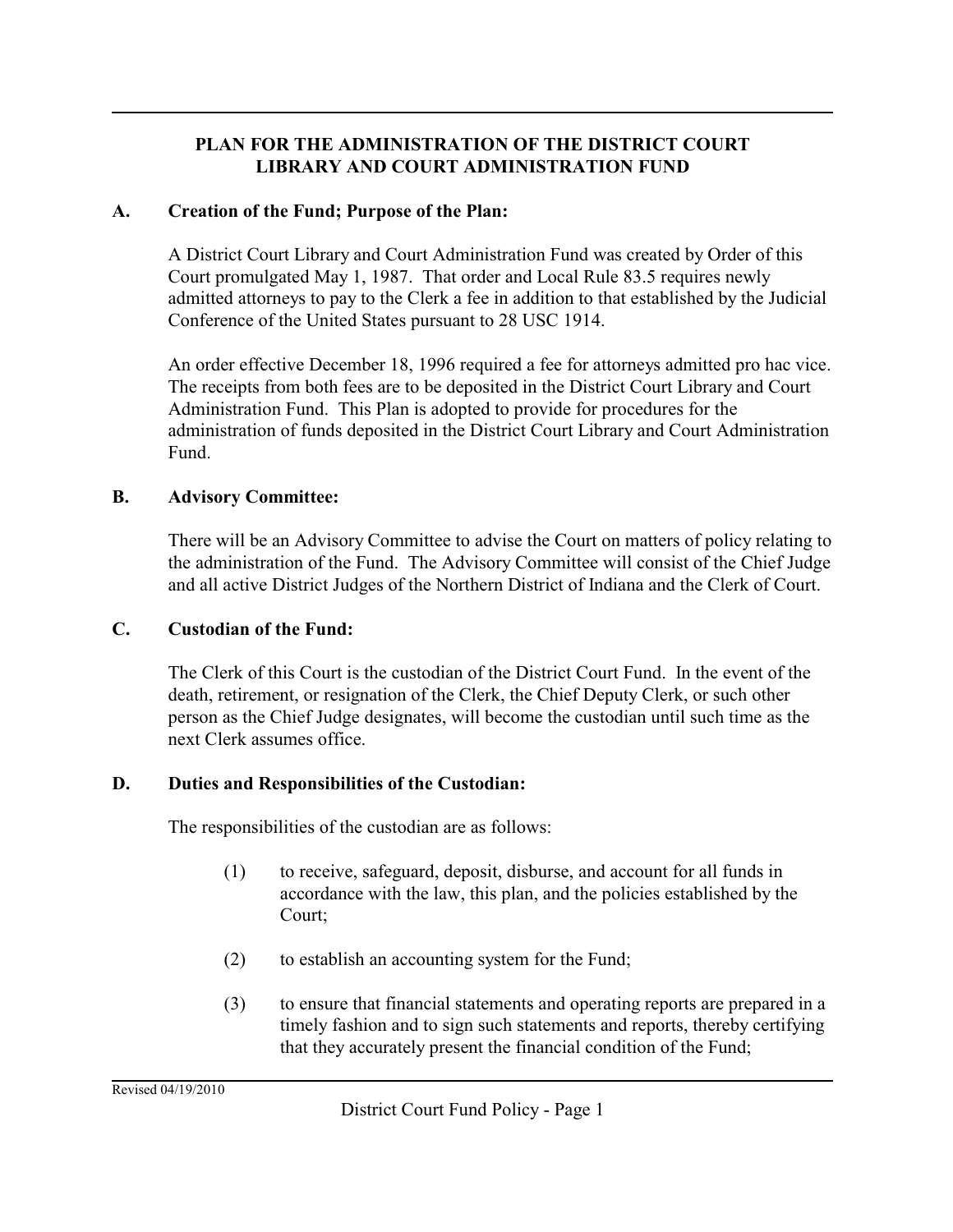- (4) to prepare an Administrative Order, delineating in detail the need for the expenditure, and circulate said Administrative Order for signature by the Clerk of Court and Chief Judge;
- (5) to invest funds in accordance with the provisions of this Plan; and
- (6) to perform such other functions as may be required by the Court.

## **E. Responsibilities Upon Appointment of Successor Custodian:**

When a successor custodian is appointed, the outgoing custodian should prepare and sign the following statements in conjunction with an exit audit or inspection conducted by an auditor or disinterested inspector designated by the Chief Judge:

- (1) a statement of assets and liabilities;
- (2) a statement of operations or of receipts and disbursements since the end of the period covered by the last statement of operations and net worth; and
- (3) a statement of the balance in any Fund accounts as of the date of transfer to the successor custodian.

The successor custodian will execute a receipt for all funds after being satisfied as to the accuracy of the statements and records provided by the outgoing custodian. Acceptance may be conditioned upon an audit and verification where circumstances warrant.

### **F. Audits and Inspections:**

The District Court Library and Court Administration Fund is subject to audit by the appropriate staff of the Administrative Office of the United States Courts. The Chief Judge may appoint an auditor or disinterested inspector (who may be a government employee) to conduct such audits as the Court determines to be necessary. The written results of such audit or inspection will be provided to members of the Bar of the Court.

In the event that the Court orders a dissolution of the Fund, a terminal audit or inspection will be performed and a written accounting rendered to the Court.

# **G. Protection of the Fund's Assets:**

Except as otherwise provided in this Plan, all receipts will be deposited in banks or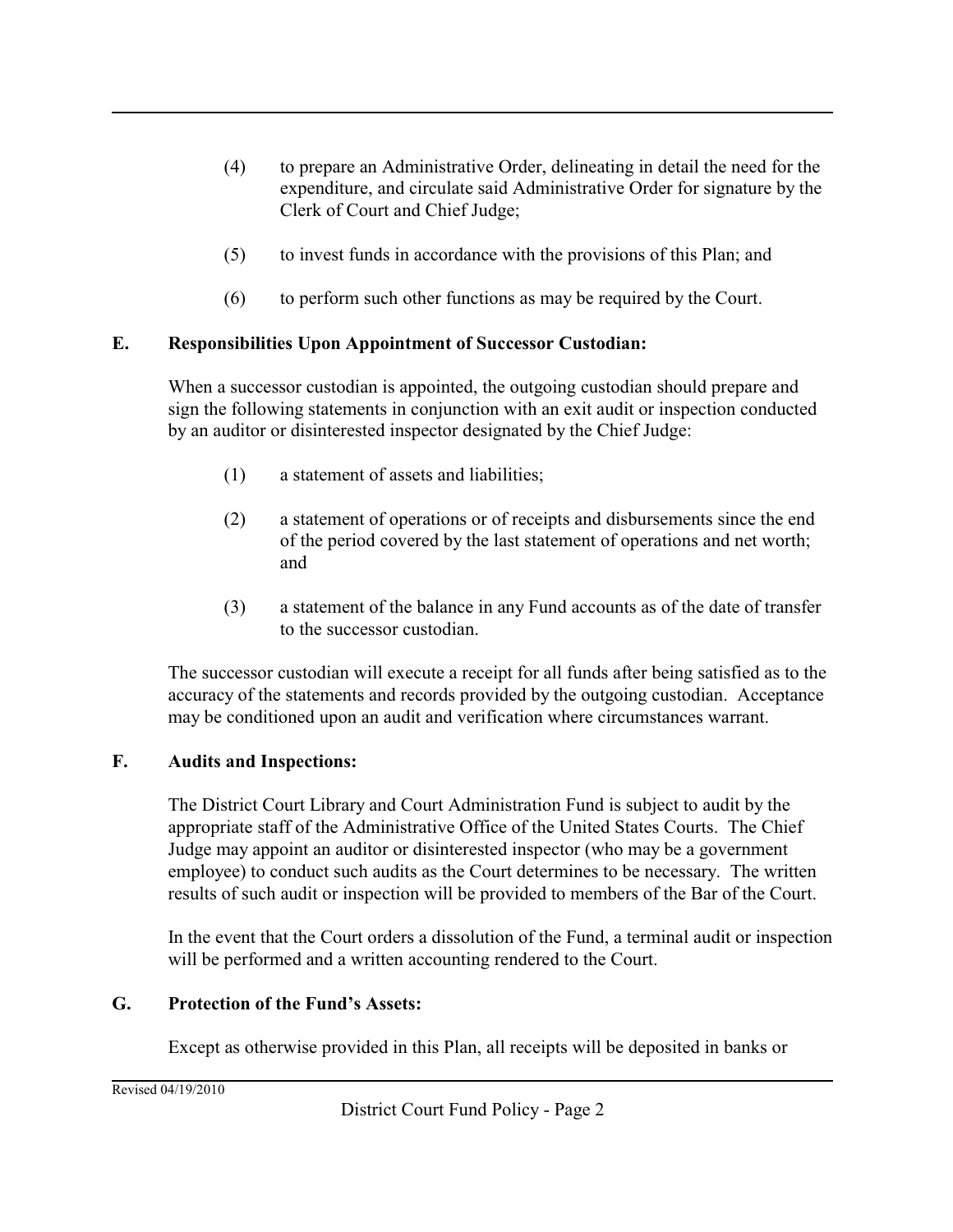savings institutions where accounts are insured by F.D.I.C. or F.S.L.I.C. Where practical and feasible, the custodian will place any substantial sums into interest-bearing accounts, government securities, or a money market fund invested in government obligations. Such investment will be at the direction of the Advisory Committee. Efforts should be made to maximize the return on investments consistent with the requirements of convenience and safety.

## **H. Limitations on Use of Funds:**

Monies deposited in the Fund must not be used to pay for materials or supplies available from statutory appropriations. Under no circumstances are such monies to be used to supplement the salary of any court officer or employee, or pay for official or personal travel by a judge or court employee or by his or her family member. As a limited exception, attorney admission funds may be used to pay for local transportation of a judge or court employee to attend bench/bar events.

### **I. Uses of the Funds:**

In general, the monies deposited in the Fund are to be used for the benefit of the Bench and Bar in the administration of justice. Although not intended to be all-inclusive, monies deposited in the fund may be used to pay for any of the following:

- (1) Attorney admission proceedings (including expenses of admissions committees, admissions ceremonies).
- (2) Attorney discipline proceedings (including, but not limited to, expenses of investigating counsel for disciplinary enforcement, travel expenses and witness fees in disciplinary proceedings stenographers, meeting room rentals, postage, travel expenses and fees of witnesses).
- (3) Periodicals and publications for court libraries for which appropriated funds are not available.
- (4) Equipment and material to assist attorneys in the courtroom, if appropriated funds are not available.
- (5) Expenses associated with creating lawyer lounge facilities.
- (6) The expenses of the Plan's Advisory Committee.
- (7) The expenses incurred by the custodian in performing his/her duties under the Plan, including the expense of a surety bond covering monies in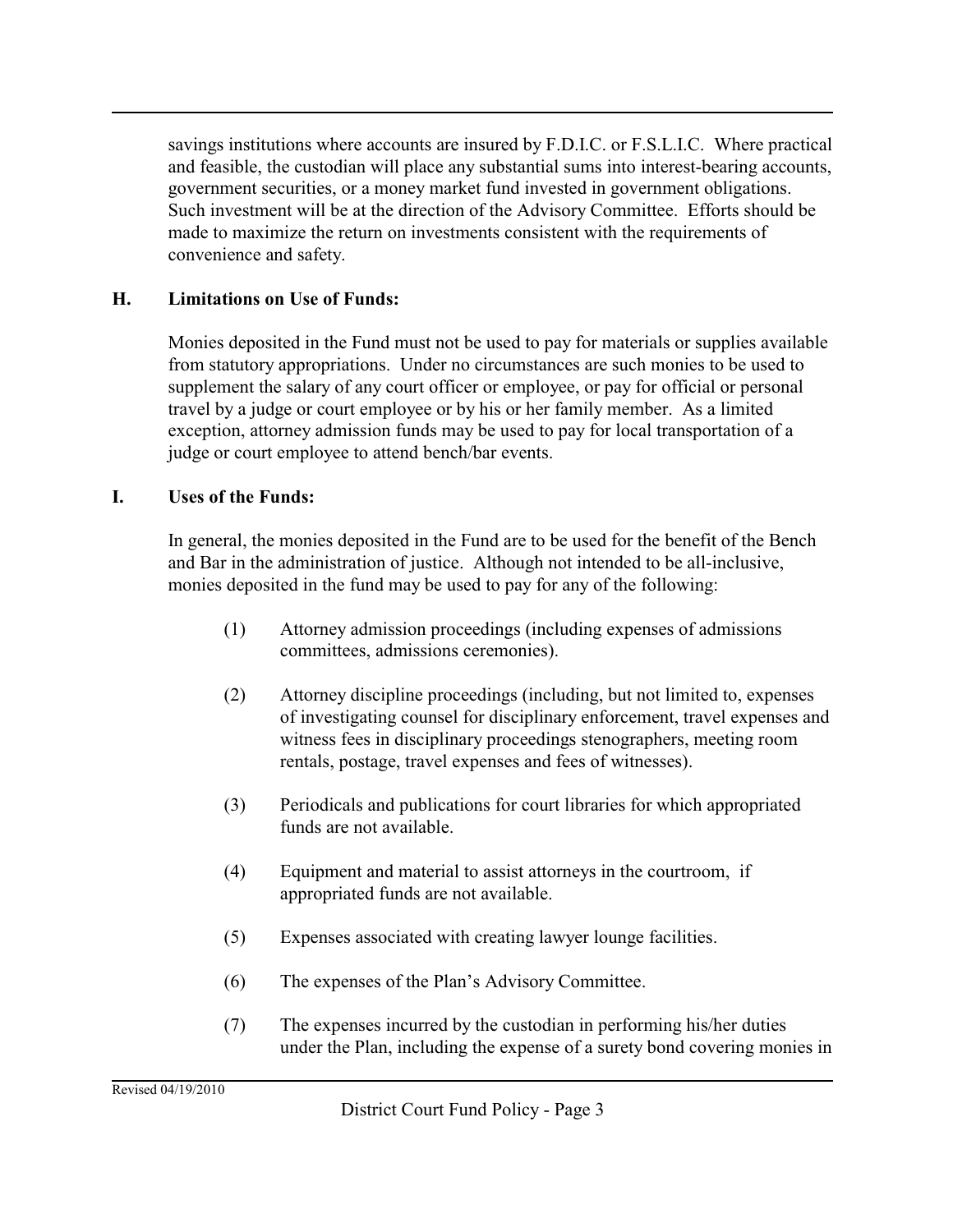the Funds.

- (8) The fees for services rendered by outside auditors or inspectors in auditing or inspection of the records of the Fund.
- (9) The fund may be used to pay expenses for the involvement of members of the bar of this court in advising the judges of this court on matters of practice, i.e. Local Rules Committee.
- (10) Continuing legal education (CLE) programs and Law Day programs.
- (11) Reimbursement by district courts to jurors for lost or damaged personal property incident to their jury service, when compensation is not available under a statute such as the Federal Tort Claims Act.
- (12) Equipment and materials in support of CLE programs.
- (13) Expenses in connection with court ceremonial and commendation services.
- (14) Pursuant to the provisions of Section J of this Plan, the out-of-pocket expenses necessarily incurred by court-appointed attorneys representing indigents in civil cases.
- (15) Such other expenses as may from time to time be authorized by the Advisory Committee for the use and benefit of the Bench and Bar in the administration of justice. Hospitality items (e.g., food, beverages, mementos) for which appropriated funds may not be used, including meals and beverages for judges and employees attending a bench/bar meeting or similar event at their official duty station in a non-official capacity.
- (16) The Fund may be used to pay attorneys appointed to serve as guardians ad litem in this court. The reimbursable expenses of a guardian ad litem may include attorney fees when the guardian ad litem has been authorized to hire counsel with prior approval of the court.
- (17) Cash donations to law-related educational or charitable organizations, such as a historical society, law school, or bar association, for purposes that advance the administration of justice in the courts. In considering such donations, care should be exercised to avoid the appearance of impropriety, undue favoritism, conflicts of interest and other concerns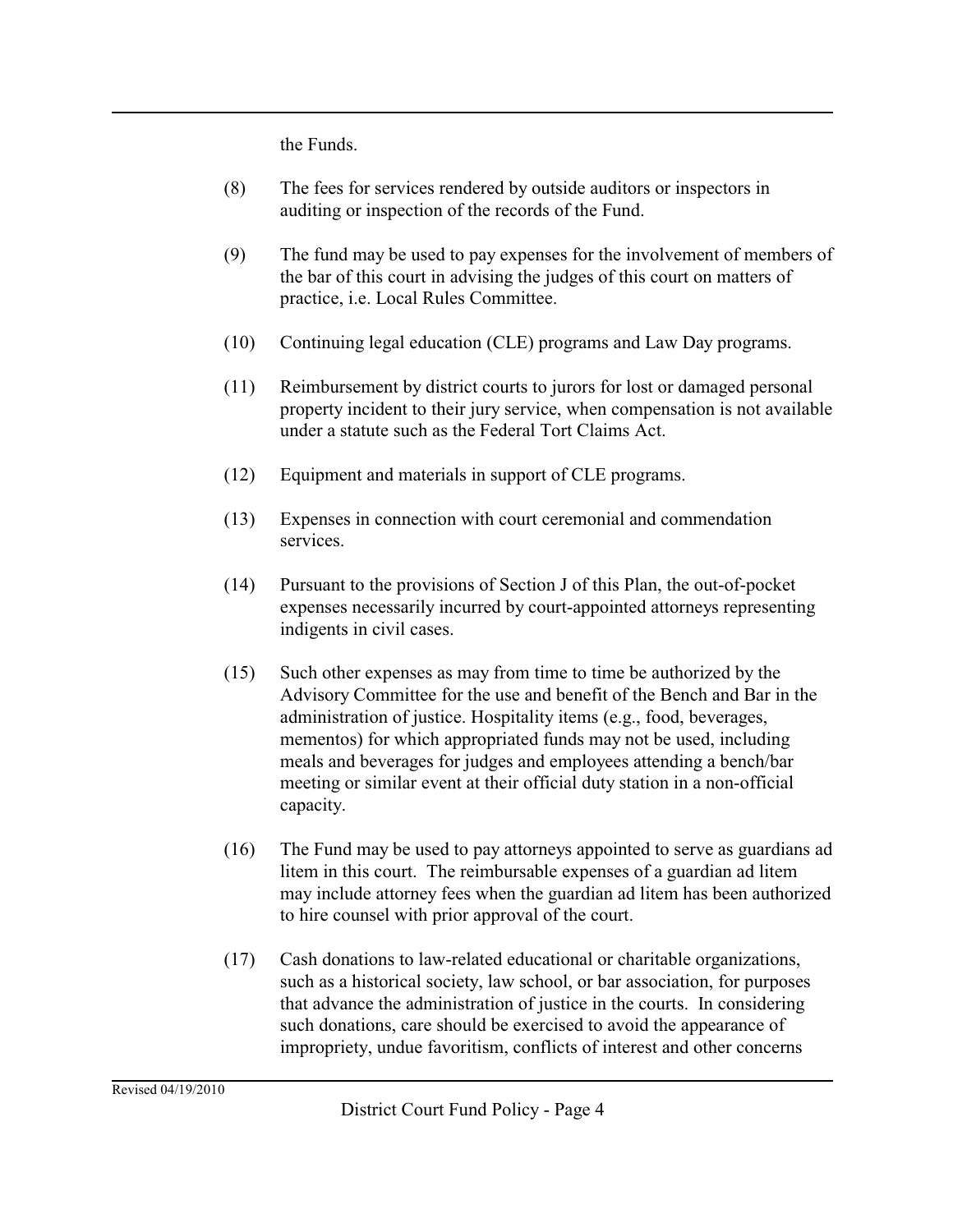under the Codes of Conduct for United States Judges and Judicial Employees.

(18) Expenses of circuit judicial conferences, to the extent permitted by the policy of the Judicial Conference of the United States.

## **J. Payment of Expense Pursuant to Local Rule 83.7(d):**

An attorney appointed pursuant to the court's rules to represent an indigent party may petition the court for payment, from the District Court Library and Court Administration Fund, of appropriate and reasonable expenses that may be or were incurred in the preparation and presentation of the proceeding, subject to the following restrictions:

- (1) Such petition shall be made by motion filed with the court, either prior to incurring the expense, or within ninety (90) days of the date the expenses were incurred. The motion may be made *ex parte*. The motion shall be accompanied by sufficient documentation to permit the court to determine that the request for payment is appropriate and reasonable.
- (2) Only those expenses associated with preparation and presentation of a civil action in the United States District Court for the Northern District of Indiana will be approved for payment. No expenses associated with the preparation of any appeal shall be payable.
- (3) Any costs or fees taxed as part of a judgment obtained by an adverse party against a party for whom counsel was appointed pursuant to the rules of this court are not payable.
- (4) In any case in which an appointed attorney receives any fee award, any amounts the attorney has received from the Fund as payment for expenses shall be promptly repaid to the Fund.

The Judicial Officer to whom the case is assigned is authorized to approve appropriate and reasonable reimbursements.

In complex, protracted cases, counsel may petition the assigned Judicial Officer for additional reimbursement. The assigned Judicial Officer will present the petition and his recommendation to the Advisory Committee for guidance.

# **K. Dissolution of the Fund**

Should this court decide to dissolve the Fund, the Custodian will liquidate all